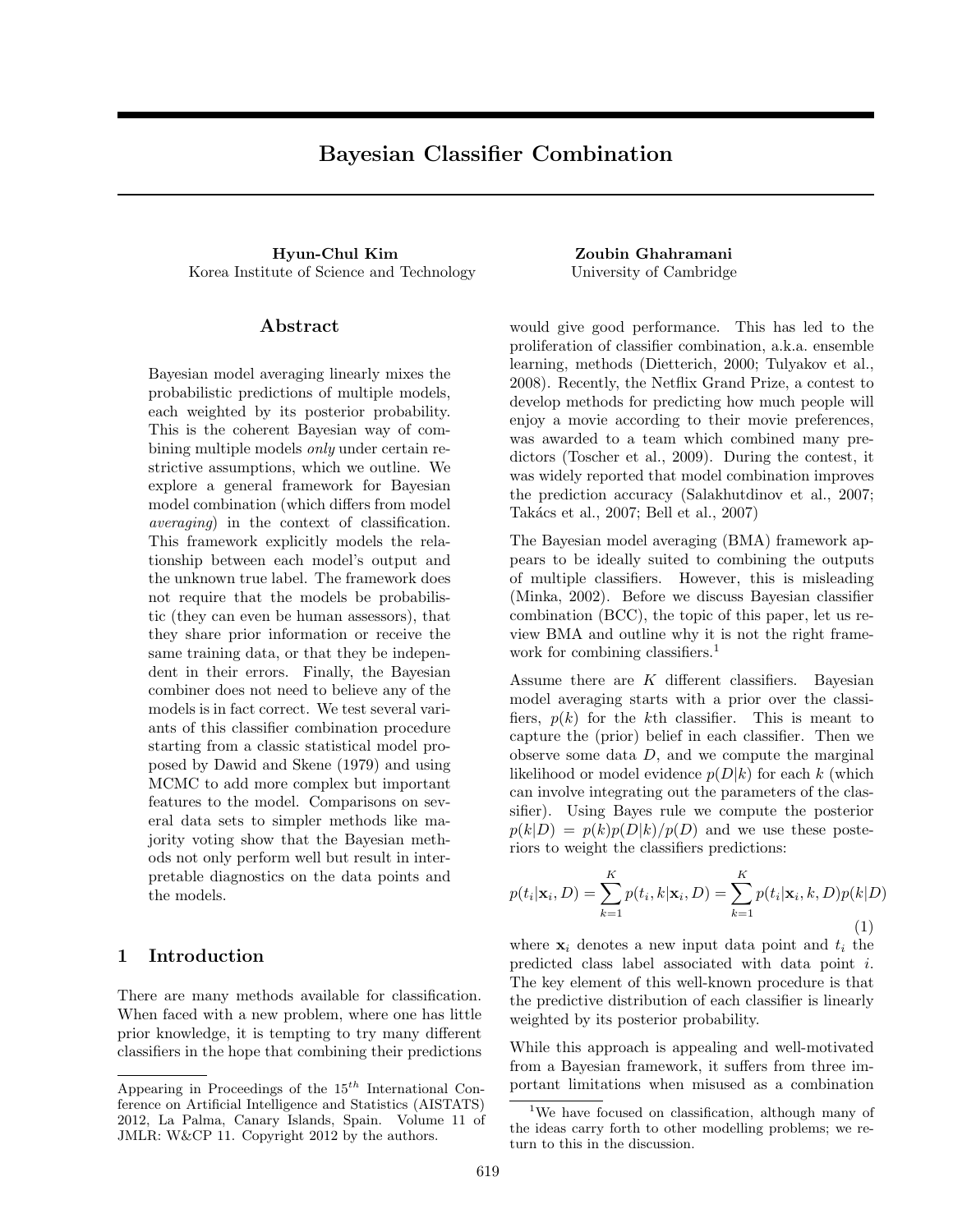method:

- 1. It is only valid if we believe that the  $K$  classifiers capture mutually exclusive and exhaustive possibilities about how the data was generated. In fact, we might not believe at all that *any* of the  $K$  classifiers reflects the true data generation. However, we may still want to be able to combine them to form a prediction.
- 2. For many classification methods available in the machine learning community, it is not possible to compute, or even define, the marginal likelihood (for example, C4.5, kNN, etc.). Moreover, one should in principle be able to include human experts into any classifier combination framework. One cannot easily define a likelihood function for the human expert from which marginal likelihoods can be computed.
- 3. Not all classifiers may have observed the same data or started with the same prior assumptions. The Bayesian model averaging framework described above would have difficulties dealing with such cases, since the posterior is computed by conditioning on the same data set.

Here we propose an approach to Bayesian classifier combination which does not assume that any of the classifiers is the true one. Moreover, it does not require that the classifiers be probabilistic; they can even be human experts. Finally, the classifiers can embody widely different prior assumptions about the data, and have observed different data sets.

There are well-known techniques for classifier combination, so called ensemble methods<sup>2</sup>, such as bagging, boosting, dagging, random forests (Dietterich, 2000; Breiman, 1996; Freund and Schapire, 1996; Breiman, 2001). These methods train individual classifiers and combine them with their own schemes such as training them with randomly sampled training sets, training them sequentially with training sets sampled in proportional to previously trained classifiers' errors for each data point, or training them with different input features. In this work, we do not restrict how the individual classifiers are trained, but instead assume they are given and fixed. Therefore, our work deals with a different problem from those which are usually handled using ensemble methods.

Another powerful and general method, called stacked generalization can be used to combine lower-level models (Wolpert, 1992). Stacking methods for classifier

combination use another classifier which has as inputs the outputs of the individual classifiers. Stacking can be combined with bagging and dagging (Ting and Witten, 1997). Our method can be seen as similar to stacked generalization but using graphical models as higher-level models. It should be possible to extend our method to encompass a fully-Bayesian generalization of stacking, but we leave this for future work.

The method we propose for Bayesian classifier combination in a machine learning context is inspired by the method proposed in Haitovsky et al. (2002) for modelling disagreement between human assessors which in turn is an extension of Dawid and Skene (1979). This method assumes individual classifiers are independent, which is often unrealistic and results in limited performance. We therefore start with these models and propose three extensions for modelling the correlations between individual classifiers. The literature of combining probability distributions is quite extensive, and reviews of other methods including linear, logarithmic and multivariate normal opinion pools, can be found in Genest and Zidek (1986) and Jacobs (1995).

Recently, methods for corroboration which can learn truth values of knowledge and its trust have been proposed. Galland et al. (2010) proposed three algorithms to aggregate disagreeing views and estimate both their truth values and the trust in them. Their models assume that views and facts are all probabilistically independent. Raykar et al. (2010) proposed a supervised learning approach for the case that we have multiple assessors but no gold standard. They estimate the classifier and the ground truth jointly, but they assume that assessors are independent. Kasneci et al. (2011) has proposed a Bayesian framework called CoBayes with an assessment model, a logical model, and an expertise model. With a logical model, they model the dependency between truth values of knowledge, and with an expertise model they model the expertise of an assessor for knowledge. In this model they still assume that assessors are independent. In classifier combination problems, classifiers (or assessors) are usually not independent (since classifiers are trained with correlated training sets, or with correlated features). The models proposed in our paper consider and explicitly attempt to model the correlation between classifiers.

Xu et al. (1992) developed a Bayesian approach based on confusion matrix modelling that could be seen as similar to the first one among our proposed approaches. However, they regarded the confusion matrix as the prior knowledge, rather than something learned from data. Distinguished from their work, we use both prior class proportions and confusion matrices as separate hidden variables, and do Bayesian learning on them. Furthermore, we develop another

<sup>2</sup>Note that the term "ensemble learning" has also been used in the Bayesian literature in a different context to refer to approximate Bayesian model averaging using variational methods.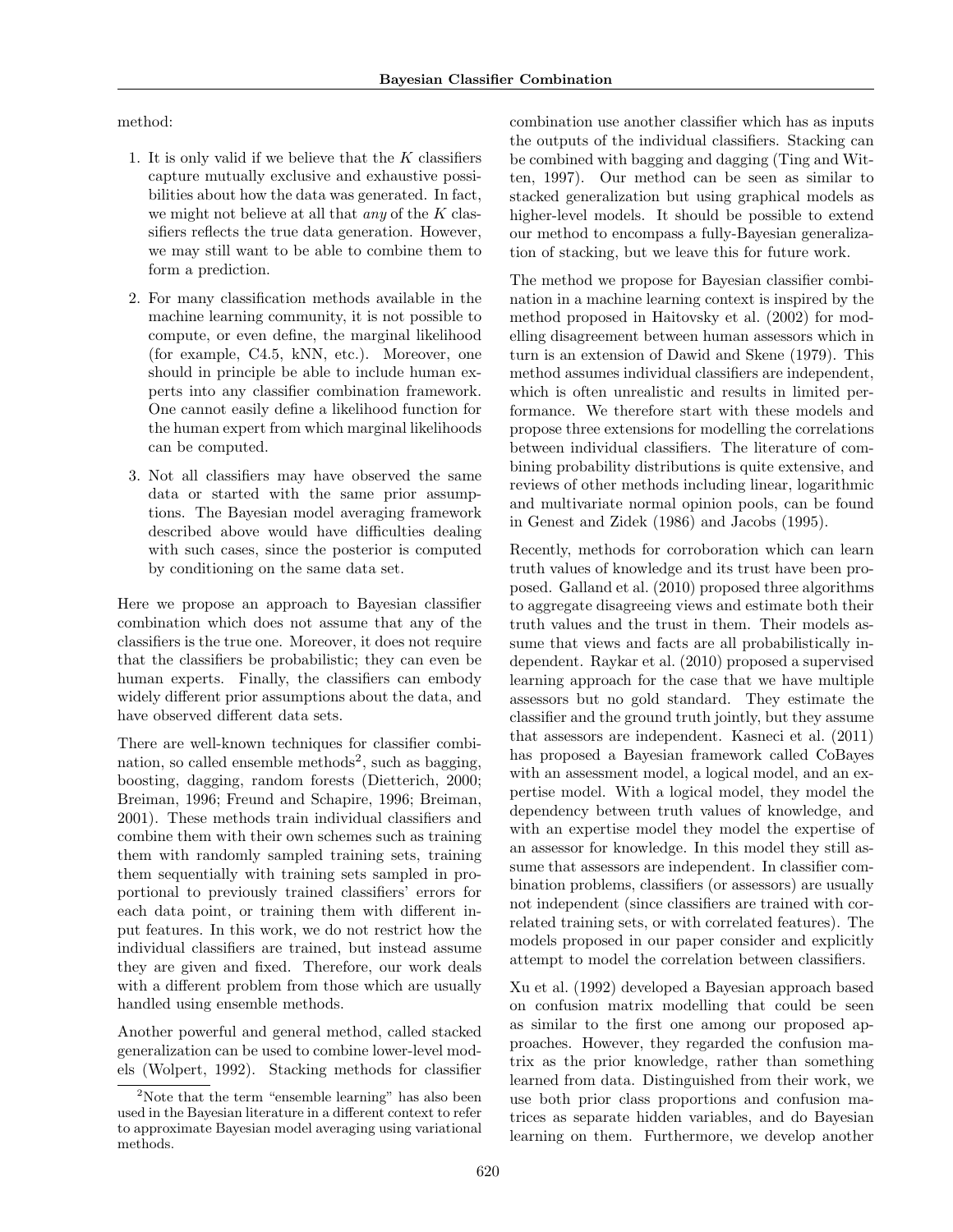enhanced model which models the correlation among individual classifiers, and two more models that use undirected graphical models.

The paper is organized as follows. In Section 2, we briefly review the methods proposed in Dawid and Skene (1979) and Haitovsky et al. (2002), which we start with. In Section 3, we propose three extensions of the starting models to deal with the correlation between classifiers. In Section 4, we show the experiment results of our proposed methods and compare with other methods. In Section 5, we conclude the paper with discussions.

## 2 Independent Models for Bayesian Classifier Combination

## 2.1 Probabilistic Model for Classifier Combination

We describe the method for observer modelling proposed in Dawid and Skene (1979) with the view of adapting it to classifier combination. For the ith data point, we assume the true label  $t_i$  is generated by a multinomial distribution with parameters p:  $p(t_i = j|\mathbf{p}) = p_i$ , which models the class proportions. Then, we assume that the output  $c_i^{(k)}$  of classifier k is generated by a multinomial distribution with parameters  $\pi_j^{(k)}$ :  $p(c_i^{(k)} | t_i = j) = \pi_{i,c_i}^{(k)}$  $\sum_{j,c_i^{(k)}}^{(k)}$ . For simplicity we assume that the classifiers have *discrete* outputs, i.e.  $c_i^{(k)} \in \{1, \ldots, J\}$  where J is the number of classes. The extension to individual classifiers which output probability distributions is obviously important and will be explored in the future. The matrix  $\pi^{(k)}$  captures the confusion matrix for classifier k.

If we assume that the classifier outputs are independent given the true label  $t_i$ , we get  $p(\mathbf{c}_i, t_i | \mathbf{p}, \boldsymbol{\pi}) =$  $p_{t_i} \prod_{k=1}^{K} \pi_{t_{t_i}}^{(k)}$  $\sum_{i_1, c_i^{(k)}}^{(k)}$  where **c** denotes the vector of class labels over all classifiers. If we further assume that labels across data points are independent and identically distributed, we obtain the likelihood

$$
p(\mathbf{c}, \mathbf{t} | \mathbf{p}, \boldsymbol{\pi}) = \prod_{i=1}^{I} \left\{ p_{t_i} \prod_{k=1}^{K} \pi_{t_i, c_i^{(k)}}^{(k)} \right\}.
$$
 (2)

Usually,  $c_i^{(k)}$  is known and the other variables and parameters are unknown. By considering  $t_i$  as hidden variables, we can apply the EM algorithm to find ML estimates for **p** and  $\pi$ . This is the approach taken in Dawid and Skene (1979). It should be noted that not only does this perform classifier combination, by inferring the posterior  $p(t_i | \mathbf{c}, \mathbf{p}, \boldsymbol{\pi})$ , but it provides estimates of interpretable quantities such as the confusion matrices.

#### 2.2 Independent BCC Model

A Bayesian treatment of the probabilistic model in Section 2.1 was proposed in Haitovsky et al. (2002) for combining multiple human raters.<sup>3</sup> They also considered multiple ratings (i.e.  $c_{i1}^{(k)} \dots c_{iM}^{(k)}$ ) for the same input vector by the same raters. Since artificial classifiers are not usually variable in how they respond to the same input, we do not consider replicates in the ratings. In this section we develop a model for BCC inspired by this work.

The Bayesian model needs priors on the parameters; we used hierarchical conjugate priors. A row of the confusion matrix  $\pi_j^{(k)} = [\pi_{j,1}^{(k)}, \pi_{j,2}^{(k)}, \cdots, \pi_{j,J}^{(k)}]$ , is modeled to have a Dirichlet distribution

$$
p(\boldsymbol{\pi}_{j}^{(k)}|\boldsymbol{\alpha}_{j}^{(k)}) = \frac{\Gamma(\sum_{l=1}^{J} \alpha_{j,l}^{(k)})}{\prod_{l=1}^{J} \Gamma(\alpha_{j,l}^{(k)})} \prod_{l=1}^{J} (\pi_{j,l}^{(k)})^{\alpha_{j,l}^{(k)} - 1}, \qquad (3)
$$

where  $\alpha_j^{(k)} = [\alpha_{j,1}^{(k)}, \alpha_{j,2}^{(k)}, \cdots, \alpha_{j,J}^{(k)}]$  and  $\sum_{l=1}^{J} \pi_{j,l}^{(k)} = 1$ . The prior distribution of  $\alpha_{j,l}^{(k)}$  is modeled by an exponential distribution with parameters  $\lambda_{j,l}$ .

$$
p(\alpha_{j,l}^{(k)}|\lambda_{j,l}) = \frac{1}{\lambda_{j,l}} \exp(-\frac{\alpha_{j,l}^{(k)}}{\lambda_{j,l}}). \tag{4}
$$

All rows of the confusion matrix are assumed independent within and across classifiers.  $\pi^{(k)}$  is a collection of  $\{\boldsymbol{\pi}_j^{(k)}\}$  and  $\boldsymbol{\pi}$  is a collection of  $\boldsymbol{\pi}^{(k)}$ . Also,  $\boldsymbol{\alpha}^{(k)}$ is a collection of  $\alpha_j^{(k)}$  and  $\alpha$  is a collection of  $\alpha^{(k)}$ .  $\boldsymbol{\lambda}_j = [\boldsymbol{\lambda}_{j,1}, \boldsymbol{\lambda}_{j,2}, \cdots, \boldsymbol{\lambda}_{j,J}]$  and  $\boldsymbol{\lambda}$  is a collection of  $\boldsymbol{\lambda}_j$ . Then, we get

$$
p(\boldsymbol{\pi}^{(k)}|\boldsymbol{\alpha}^{(k)}) = \prod_{j=1}^{J} p(\boldsymbol{\pi}_{j}^{(k)}|\boldsymbol{\alpha}_{j}^{(k)}),
$$
 (5)

$$
p(\boldsymbol{\pi}|\boldsymbol{\alpha}) = \prod_{k=1}^{K} p(\boldsymbol{\pi}^{(k)}|\boldsymbol{\alpha}^{(k)}),
$$
 (6)

$$
p(\boldsymbol{\alpha}^{(k)}|\boldsymbol{\lambda}) = \prod_{j=1}^{J} p(\boldsymbol{\alpha}_j^{(k)}|\boldsymbol{\lambda}_j),
$$
 (7)

$$
p(\boldsymbol{\alpha}|\boldsymbol{\lambda}) = \prod_{k=1}^{K} p(\boldsymbol{\alpha}^{(k)}|\boldsymbol{\lambda}).
$$
 (8)

The prior for the class proportions p is also set to be Dirichlet, with hyperparameters  $\nu$ .

$$
p(\mathbf{p}|\nu) = \frac{\Gamma(\sum_{j=1}^{J} \nu_j)}{\prod_{j=1}^{J} \Gamma(\nu_j)} \prod_{j=1}^{J} p_j^{\nu_j - 1},
$$
(9)

<sup>3</sup>Unfortunately, this interesting paper presented at the 2002 Valencia Bayesian statistics meeting does not appear to have been published.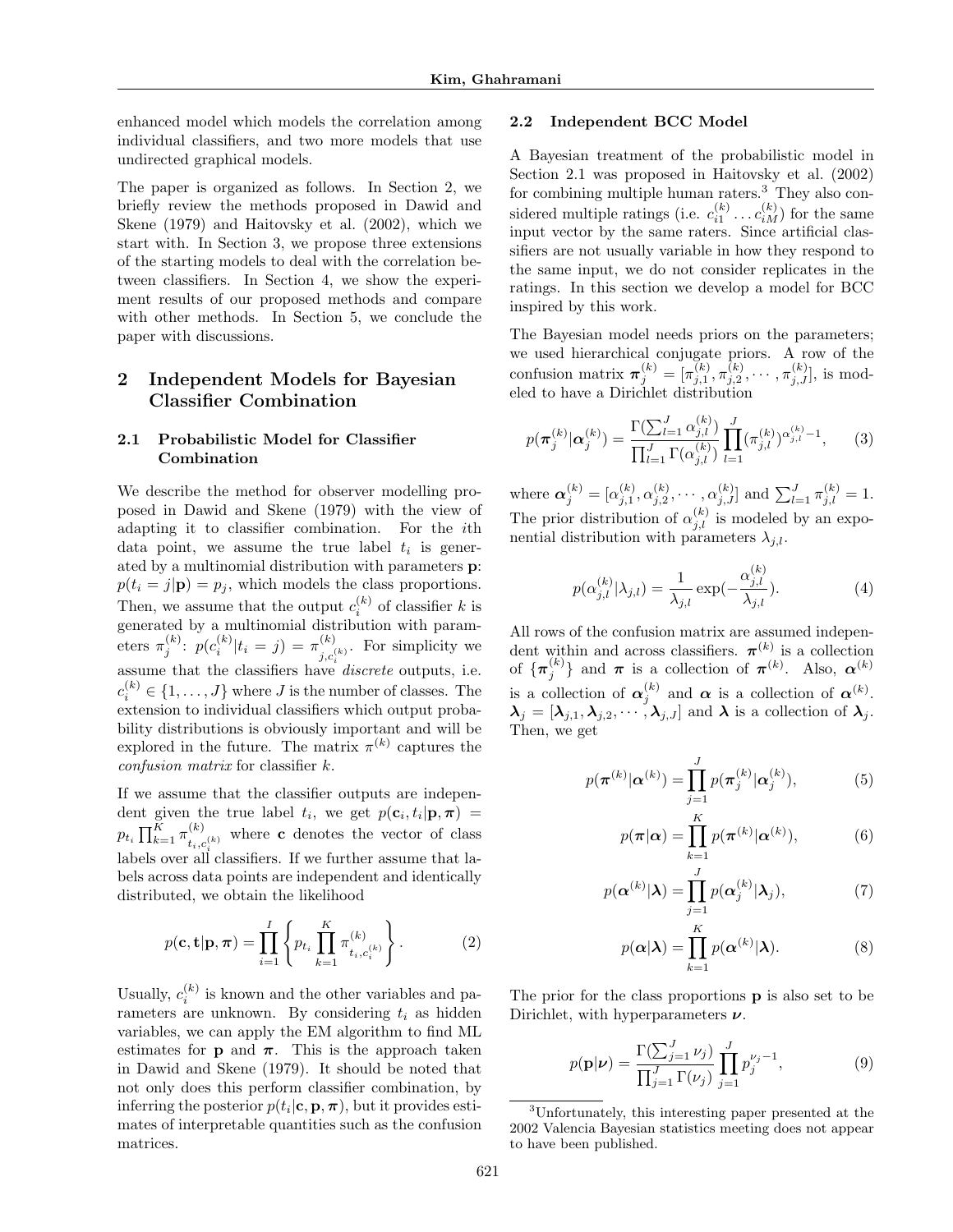

Figure 1: The directed graphical model for IBCC, with plates over classifiers  $K$  and data points  $I$ .

where  $\boldsymbol{\nu} = [\nu_1, \nu_2, \cdots, \nu_J].$ 

Based on the above prior, we can get the posterior for all random variables given the observed class labels. Since we assumed independence among classifiers (as in Haitovsky et al. (2002)), the posterior density is

$$
p(\mathbf{p}, \boldsymbol{\pi}, \mathbf{t}, \boldsymbol{\alpha} | \mathbf{c}) \propto \prod_{i=1}^{I} \left\{ p_{t_i} \prod_{k=1}^{K} \pi_{t_i, c_i^{(k)}} \right\} p(\mathbf{p} | \boldsymbol{\nu}) p(\boldsymbol{\pi} | \boldsymbol{\alpha})
$$

$$
p(\boldsymbol{\alpha} | \boldsymbol{\lambda}). \tag{10}
$$

We call this model the Independent Bayesian Classifier Combination (IBCC) model. The graphical model for IBCC is shown in Fig 1.

Inference for the unknown random variables  $\mathbf{p}, \pi, \mathbf{t}$ , and  $\alpha$  can be done via Gibbs sampling. From the posterior density function Eq (10), we can get the conditional density functions for sampling as follow.

$$
P(\mathbf{p}|rest) \propto \prod_{j=1}^{J} p_j^{\left|\{i|t_i=j, i=1, 2, \cdots, I\}\right| + \nu_j - 1} \tag{11}
$$

$$
P(\pi_j^{(k)} | rest) \propto \prod_{l=1}^{J} (\pi_{j,l}^{(k)})^{|\{i|t_i=j \wedge c_i^{(k)}=l\}|+\alpha_{j,l}^{(k)}-1} \tag{12}
$$

$$
P(t_i = j|rest) \propto p_j \prod_{k=1}^{K} \pi_{j,c_i^{(k)}} \tag{13}
$$

$$
P(\alpha_{j,l}^{(k)}|rest) \propto \frac{\Gamma(\sum_{m=1}^{J}\alpha_{j,m}^{(k)})}{\Gamma(\alpha_{j,l}^{(k)})} (\pi_{j,l}^{(k)})^{\alpha_{j,l}^{(k)}}\exp(-\frac{\alpha_{j,l}^{(k)}}{\lambda_{j,l}^{(k)}})
$$

Since the conditional densities on **p** and  $\pi_j^{(k)}$  are both Dirichlet, they can be sampled easily; also,  $t_i$  can be sampled since it is a multinomial distribution. However, the exact conditionals for  $\alpha_{j,l}^{(k)}$  are not easily obtained, so we use rejection sampling.

The hyperparameter  $\nu$  is set so that classes are roughly balanced a priori;  $\lambda$  is set to have bigger values on the diagonal than the off-diagonals. This encodes the prior that classifier outputs are better than random.

The whole process for Gibbs sampling is performed like this. First, we initialize **p**,  $\pi$ ,  $\alpha$ , and then sampled t, p,  $\pi$ , and  $\alpha$  in order from the above equations, iteratively. Sampling  $\pi$  means sampling  $\{\pi_j^{(k)}\}$  for  $j = 1, 2, \dots, J$  and  $k = 1, 2, \dots, K$ . Sampling  $\alpha$  also means sampling  $\{\alpha_{j,l}^{(k)}\}$  for  $j = 1, 2, \cdots, J$  and  $k =$  $1, 2, \cdots, K.$ 

## 3 Dependent Models for Bayesian Classifier Combination

One of the problems with the above model is the assumption that classifiers are independent, which is often not true in a real situation. Consider several poor classifiers that make highly correlated mistakes and one good classifier. Assuming independence results in performance biased toward majority voting, whereas accounting for the dependence would discount the poor classifiers by an amount related to their correlation. Modelling dependence therefore appears to be an essential element of Bayesian classifier combination.

We propose three models to deal with correlation among classifier outputs. First, we insert a new hidden variable representing the difficulty of each data point—marginalizing this out results in a weakly dependent model. Second, we explicitly model pairwise dependence between classifiers using a Markov Network. Third, we combine the above two ideas.

#### 3.1 Enhanced BCC Model

We enhance the IBCC model by using different confusion matrices according to difficulty of each data point for classification. This captures the idea that qualitatively different combination may be needed for hard points (near the class boundaries) than for easy points which all component classifiers will generally label correctly. Easy data points are classified using a confusion matrix E which is fixed to have diagonal elements  $1-\epsilon$ and off-diagonal elements  $\epsilon/(J - 1)$  (we've also tried extensions where  $E$  is learned). For hard data points, each classifier uses its own confusion matrix,  $\pi^{(k)}$ , as before. Whether a data point is "easy" or "hard" is controlled by independent Bernoulli latent variables  $s_i$  $(=1, \text{ if hard})$  with mean  $d_i$ , which is given a Beta prior. The likelihood term is as follows.

$$
p(\mathbf{c}, \mathbf{t} | \mathbf{p}, \boldsymbol{\pi}, \mathbf{s}) = \prod_{i=1}^{I} \left\{ p_{t_i} (\prod_{k=1}^{K} \pi_{t_i, c_i^{(k)}}^{(k)})^{s_i} (\prod_{k=1}^{K} E_{t_i, c_i^{(k)}})^{(1-s_i)} \right\}
$$
(14)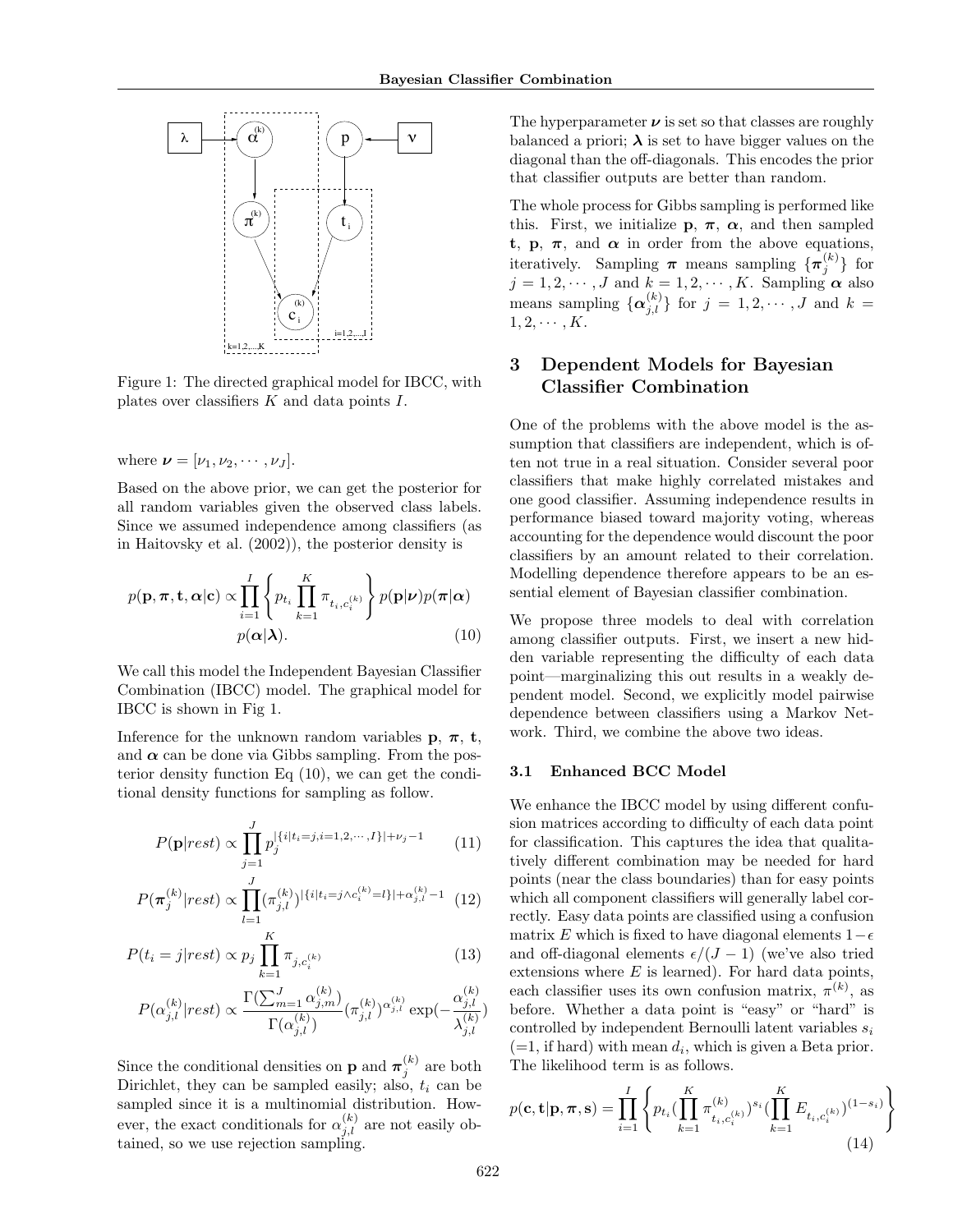The distributions for the other random variables are the same as in the IBCC model. The indicator variables  $s_i$  are assumed to have a prior Bernoulli distribution with parameter  $d_i$ , and  $d_i$  is assumed to have a Beta distribution as follows.

$$
p(s_i|d_i) = d_i^{s_i} (1 - d_i)^{1 - s_i}
$$
\n(15)

$$
p(d_i|\boldsymbol{\beta}) = \frac{\Gamma(\beta_1 + \beta_2)}{\Gamma(\beta_1)\Gamma(\beta_2)} d_i^{\beta_1 - 1} (1 - d_i)^{\beta_2 - 1}
$$
 (16)

We call this model the Enhanced Bayesian Classifier Combination (EBCC) model. The graphical model for the EBCC model in shown in Fig 2.

Inference is again performed using Gibbs and rejection sampling. The conditional density functions to sample  $s_i$  and  $d_i$  are as follows.

$$
p(s_i|rest) \propto (\prod_{k=1}^{K} \pi_{t_i, c_i^{(k)}}^{(k)} d_i)^{s_i} (\prod_{k=1}^{K} E_{t_i, c_i^{(k)}} (1 - d_i))^{1 - s_i}
$$
\n(17)

$$
p(d_i|rest) \propto d_i^{(s_i+\beta_1-1)}(1-d_i)^{(1-s_i+\beta_2-1)}
$$
 (18)

The conditional density functions to sample  $t_i$  and  $\pi$ is changed as follows from the IBCC:

$$
P(\boldsymbol{\pi}_{j}^{(k)}|rest) \propto \prod_{l=1}^{J} ((\pi_{j,l}^{(k)})^{s_{i}})^{|\{i|t_{i}=j\wedge c_{i}^{(k)}=l\}|+\alpha_{j,l}^{(k)}-1}
$$
\n(19)

$$
P(t_i = j|rest) \propto p_j \prod_{k=1}^{K} (\pi_{j, c_i^{(k)}})^{s_i} (E_{t_i, c_i^{(k)}})^{(1 - s_i)}
$$
 (20)

The conditional density function to sample p is not changed.

#### 3.2 Dependent BCC Model

To model correlations between classifiers more directly, we extend the IBCC model with a Markov network (i.e. undirected graphical model). Markov networks are a natural way of explicitly modeling dependence.<sup>4</sup> The part of the model related to confusion matrices is replaced with the following Markov network.

$$
p(\mathbf{c}_i|\mathbf{V}, \mathbf{W}, t_i) = \frac{1}{Z(\mathbf{V}, \mathbf{W}, t_i)} \exp\{\sum_{j < k} W_{j,k} \delta(c_i^{(j)}, c_i^{(k)}) + \sum_k V_{t_i, c_i^{(k)}}^{(k)}\}
$$
\n
$$
(21)
$$

In this Markov network, **V** relates  $t_i$  with  $c_i^{(k)}$ , and **W** relates  $c_i^{(j)}$  with  $c_i^{(k)}$ , which models correlations between classifiers; Z is a partition function (normaliser).



Figure 2: The graphical model for the EBCC model. Note that we have a different graphical model conditional on the setting of  $s_i$  for each point; the left graph is for "hard" data and the right graph is for "easy" data. (The usual DAG formalism does not represent such dependence of structure on variable setting elegantly.)

The whole likelihood term is as follows.

$$
p(\mathbf{c}, \mathbf{V}|\mathbf{W}, \mathbf{t}) = \prod_{i=1}^{I} p_{t_i} p(\mathbf{c}_i | \mathbf{V}, \mathbf{W}, t_i)
$$
(22)  

$$
= \prod_{i=1}^{I} p_{t_i} \frac{1}{Z(\mathbf{V}, \mathbf{W}, t_i)} \exp\{\sum_{j < k} W_{j,k} \delta(c_i^{(j)}, c_i^{(k)})
$$
(23)  

$$
+ \sum_k V_{t_i, c_i^{(k)}}^{(k)}\}
$$

The same priors  $p(\mathbf{t}|\mathbf{p})p(\mathbf{p}|\nu)$  as in IBCC are used. As priors for elements of  $V$  and  $W$ , we use zero-mean independent Gaussians with variance  $\sigma_v^2$  and  $\sigma_w^2$ .

$$
p(V_{lm}^k) = \mathcal{N}(0, \sigma_v^2)
$$
 (24)

$$
p(W_{lm}^{(j,k)}) = \mathcal{N}(0, \sigma_w^2)
$$
\n<sup>(25)</sup>

The priors for  $V$  and  $W$  is set like

$$
p(\mathbf{V}) = \prod_{k=1}^{K} \prod_{l=1}^{J} \prod_{m=1}^{J} p(V_{lm}^k),
$$
 (26)

$$
p(\mathbf{W}) = \prod_{j < k} \prod_{l=1}^{J} \prod_{m=1}^{J} p(W_{lm}^{(j,k)}).
$$
\n(27)

We call this model the Dependent Bayesian Classifier Combination (DBCC) model. Since it's a mix of directed and undirected conditional independence relations it is most simply depicted as a factor graph (Fig 3).

<sup>4</sup>An alternative approach would be to develop a directed probabilistic graphical model with latent variables to model correlated classifiers.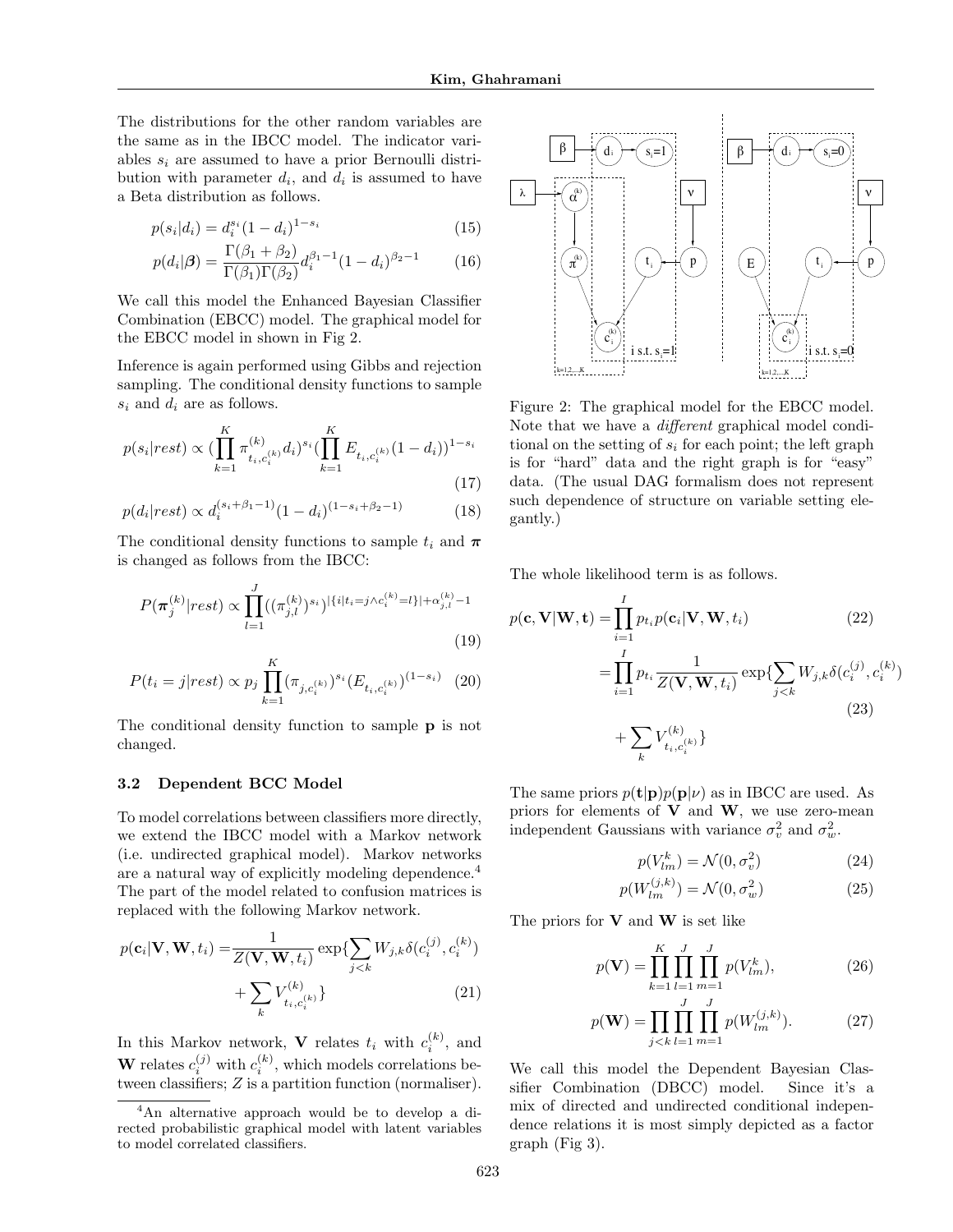

Figure 3: The factor graph for the DBCC model. Each dot represents a factor in the joint probability and connects variables involved in that factor.

Sampling for most of the parameters of this model is again straightforward. The conditional density function to sample  $t_i$  is as follows.

$$
P(t_i = j|rest) \propto p_j p(\mathbf{c}_i | \mathbf{V}, \mathbf{W}, t_i)
$$
 (28)

The conditional density function to sample p is not changed. However, sampling from  $V$ ,  $W$  is more subtle due to the partition function, so we implemented it using a Metropolis sampling method.

#### 3.3 Enhanced Dependent BCC model

The Enhanced Dependence BCC model (EDBCC) combines the easy/hard latent variable for the EBCC with the explicit model of correlation between classifiers of the DBCC. For easy data, the conditional probability of each class is given by:

$$
p^{easy}(\mathbf{c}_i | \mathbf{U}, t_i) = \frac{1}{Z^e(\mathbf{U}, t_i)} \exp\{\sum_k U_{t_i, c_i^{(k)}}\} \tag{29}
$$

**U** relates  $t_i$  with  $c_i^{(k)}$  (playing a role analogous to the  $E$  matrix in EBCC). For easy data points, it is assumed that classifiers are independent, for hard data it is assumed to be as in DBCC. The whole likelihood

term is as follows.

$$
p(\mathbf{c}, \mathbf{t} | \mathbf{V}, \mathbf{W}, \mathbf{U}, \mathbf{s}) = \prod_{i=1}^{I} p_{t_i} [p^{hard}(\mathbf{c}_i | \mathbf{V}, \mathbf{W}, t_i)]^{s_i}
$$
  
\n
$$
[p^{easy}(\mathbf{c}_i | \mathbf{U}, t_i)]^{(1-s_i)} \qquad (30)
$$
  
\n
$$
= \prod_{i=1}^{I} p_{t_i} [\frac{1}{Z^h(\mathbf{V}, \mathbf{W}, t_i)}
$$
  
\n
$$
\exp{\sum_{j < k} W_{j,k} \delta(c_i^{(j)}, c_i^{(k)})}
$$
  
\n
$$
+ \sum_{k} V_{t_i, c_i^{(k)}}^{(k)} \} ]^{s_i}
$$
  
\n
$$
[\frac{1}{Z^e(\mathbf{U}, t_i)} \exp{\sum_{k} U_{t_i, c_i^{(k)}}}]^{(1-s_i)}
$$
  
\n(31)

The priors for elements  $V_{lm}^{(k)}$  and  $U_{lm}$  of **V** and **U** are Gaussians with mean  $\mu_v = (\log(p_v) - \log((1-p_v)/(J -$ 1)) $\delta(l,m)$  and  $\mu_u = (\log(p_u) - \log((1 - p_u)/(J -$ 1)) $\delta(l,m)^5$  and variance  $\sigma_v^2$  and  $\sigma_w^2$ .

$$
p(V_{lm}) = \mathcal{N}(\mu_v, \sigma_v^2)
$$
 (32)

$$
p(U_{lm}) = \mathcal{N}(\mu_u, \sigma_u^2)
$$
 (33)

The prior for U is set as

$$
p(\mathbf{V}) = \prod_{l=1}^{J} \prod_{m=1}^{J} p(V_{lm}),
$$
 (34)

$$
p(\mathbf{U}) = \prod_{l=1}^{J} \prod_{m=1}^{J} p(U_{lm}).
$$
 (35)

The same prior for W as used in the DBCC model is used here. The factor graph for the EDBCC model is shown in (Fig 4).

The conditional density functions to sample  $t_i$ ,  $s_i, d_i$ are as follows.

$$
P(t_i = j|rest) \propto p_j(p^{hard}(\mathbf{c}_i|\mathbf{V}, \mathbf{W}, t_i))^{s_i}
$$

$$
(p^{easy}(\mathbf{c}_i|\mathbf{U}, t_i))^{(1-s_i)}
$$
(36)

$$
p(s_i|rest) \propto (p^{hard}(\mathbf{c}_i|\mathbf{V}, \mathbf{W}, t_i)d_i)^{s_i}
$$
\n
$$
(es^{3N}(\mathbf{U}, \mathbf{W}, t_i))^{(1-s_i)} \quad (27)
$$

$$
(p^{easy}(\mathbf{c}_i | \mathbf{U}, t_i)(1 - d_i))^{(1 - s_i)}
$$
 (37)

$$
p(d_i|rest) \propto d_i^{(s_i+\beta_1-1)}(1-d_i)^{(1-s_i+\beta_2-1)} \quad (38)
$$

The conditional density function to sample p is not changed. V, W, U can be sampled by Metroplis sampling method.

<sup>&</sup>lt;sup>5</sup>This means that means of the priors for  $V^{(k)}$  and U have the high diagonal elements so that the probability of correct classification for each class is  $p_v$  and  $p_u$ .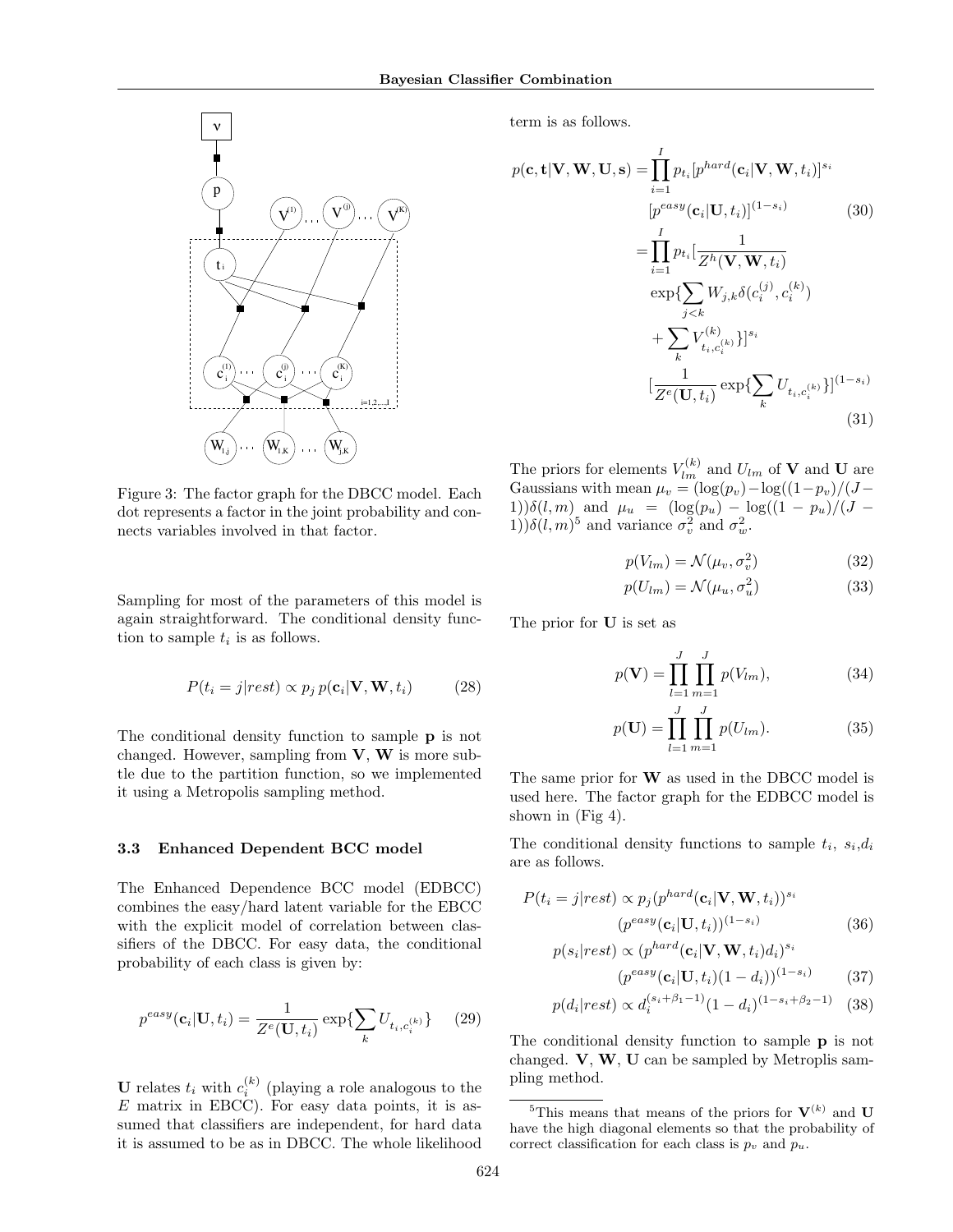

Figure 4: The factor graph for the EDBCC model. Again we have a different graph conditional on the setting of  $s_i$ . The left half shows the factor graph for hard data points  $(s<sub>i</sub> = 1)$  and the right half for easy data points.

| Data set             | DNA         | Satellite | UCI digit |
|----------------------|-------------|-----------|-----------|
| $\#$ of training set | <b>2000</b> | 4435      | 3823      |
| $#$ of test set      | 1186        | 2000      | 1797      |
| $#$ of classes       |             |           | 10        |
| $\#$ of variables    | 60          | 36        | 64        |

Table 1: Data set

## 4 Experimental Results

We compared the Bayesian classifier combination methods on several data sets and using different component classifiers. We used Satellite and DNA data sets from the Statlog project(Michie et al. (1994)) and the UCI digit data set (Blake and Merz (1998)). The detailed information about the data sets is in Table 1.

Our goal was not to obtain the best classifier performance—for this we would have paid very careful attention to the component classifiers and chosen sophisticated models suited to the properties of each data set—rather our goal was to compare the usefulness of different BCC methods even when component classifiers are poor, correlated or trained on partial data. We compared the four variants of the BCC idea outlined above to two other methods: selecting the best classifier using validation data<sup>6</sup> and majority vot $ing<sup>7</sup>$ .

In all BCC models the validation data was used as known  $t_i$  to "ground" the estimates of model parameters. In theory this grounding is not necessary: we can treat the labels in the observed data set as simply another classifier's outputs (perhaps the human who hand-labelled the data) and assume that no true labels  $t_i$  are ever observed. This variant will only do well if the prior enforces some notion that the true label should agree with the majority class predictions; in practice it did not seem to perform as well in initial experiments but needs to be explored further. BCC results are based on comparing the posterior mode of  $t_i$  for data points in the test set to the true observed label.

We did two sets of experiments. In Experiment 1, we combined the outputs of the same type of classifier trained on disjoint training sets.<sup>8</sup> In Experiment 2, we trained several different classifiers on the (same) whole training set.<sup>9</sup>

For IBCC and EBCC models, we sampled 50,000 samples and averaged every 100 samples except for the first 10,000 samples. For DBCC and EDBCC models, we sampled 100,000 or more samples and averaged every 100 samples except for the first 10,000 samples.

For IBCC and EBCC models, the hyperparameters were set as  $\lambda_{ij} = 1 + 7\delta(i,j), \nu_j = 1, \beta = 0.5,$  $\epsilon = 0.01$ , or 0.003. The initial values for random variables were set as follows.  $t_i$  was set to the result of the majority voting. p is initialized by the result of counting  $t_i$ .  $\pi$  was initialized by the result of counting  $t_i$  and  $c_{lm}^{(k)}$ .  $\alpha_{lm}^{(k)}$  were all initialized with 2. Initial values for  $d_i$  were sampled from Beta distribution with  $\beta = 0.5$ and initial values for  $s_i$  were sampled from multinomial distribution with parameters  $d_i$ . For DBCC and EDBCC models, the hyperparameters  $\sigma_v$ ,  $\sigma_w$  were all set to 3. For EDBCC model,  $\sigma_u$  was set to 3 and  $p_v$ and  $p_u$  was set to 0.85 and 0.99, respectively. The initial values for  $V, W, U$  are all set to the means of the priors. In Metropolis sampling for  $V$ ,  $W$ ,  $U$ , Gaussian proposal distribution with proposal width  $\sigma = 0.1$  was

<sup>6</sup> 500, 1000, 797 data points were selected from the original test set as a validation set for DNA data set, Satellite data set, UCI digit data set, respectively. The rest of the original test set was used to evaluate the performance.

<sup>7</sup>The performance of majority voting is obtained in an average sense considering the case of ties.

<sup>8</sup>For DNA data set, we had 5 disjoint training sets and trained C4.5 for each of them. For Satellite data set, we had 4 disjoint training sets and trained C4.5 for each of them. For UCI digit data set, we had 3 disjoint training sets and trained SVM with 2nd-order polynomial kernel and  $C = 100.0$ .

 ${}^{9}$ For DNA data set, we trained 5 classifiers: C4.5 (C1), SVM with 2nd-order polynomial kernel and  $C = 100.0$ (C2), 1-Nearest Neighbor (C3), logistic regression (C4), and Fisher discriminant (C5). For Satellite data set, we trained 4 classifiers: C4.5 (C1), SVM with 2nd-order polynomial kernel and  $C = 100.0$  (C2), logistic regression (C3), and Fisher discriminant (C4). For UCI digits, we trained 3 classifiers: SVM with linear kernel (C1), SVM with 2ndorder polynomial kernel (C2), and SVM with Gaussian kernel ( $\sigma = 0.01$ ) (C3), where all SVMs has  $C = 100.0$ .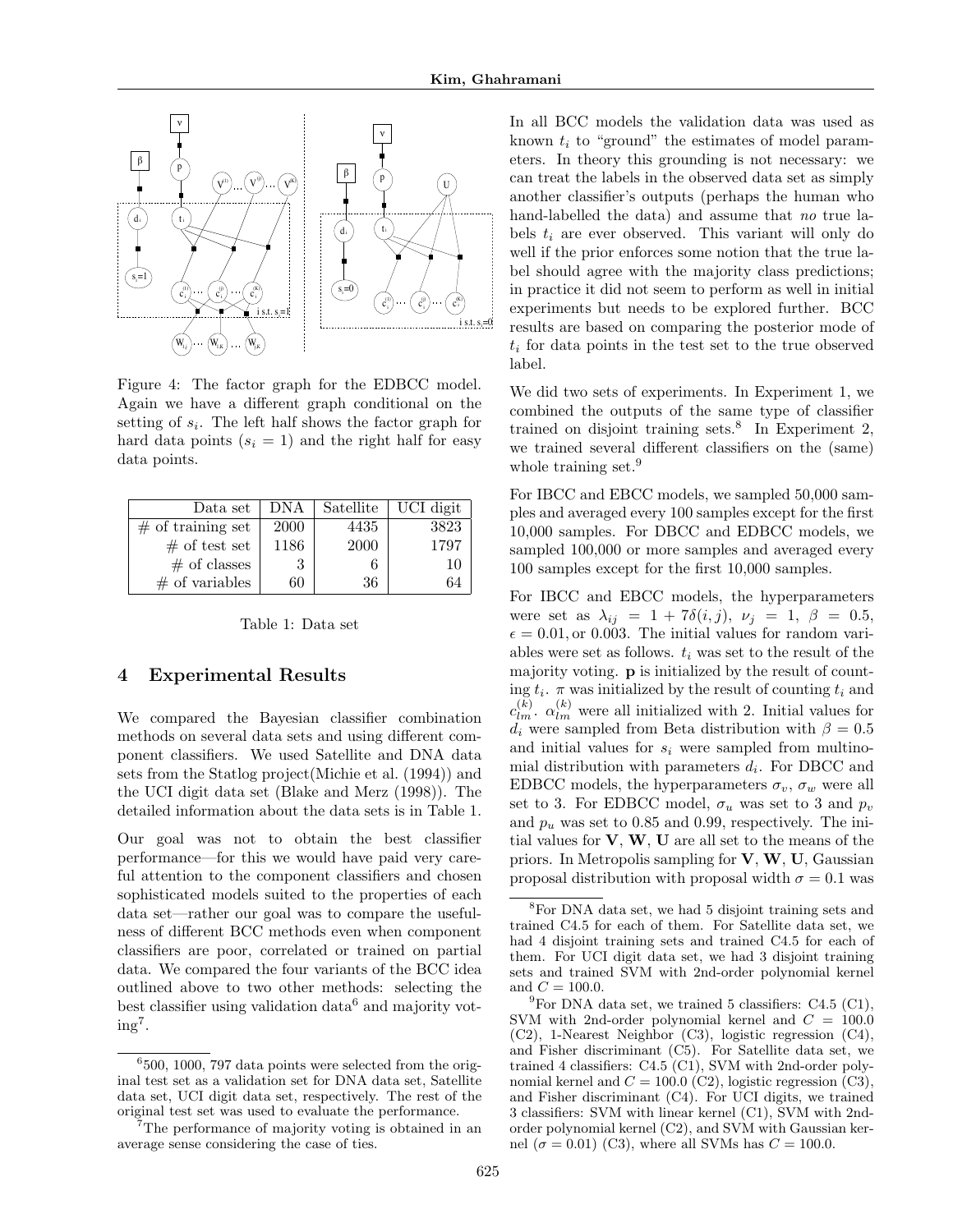|                                 | Experiment 1 |                               |                         |  |
|---------------------------------|--------------|-------------------------------|-------------------------|--|
| Data set                        | Satellite    | $\overline{\text{UCI}}$ digit | $\overline{\text{DNA}}$ |  |
| $\overline{\text{C1}}$          | 0.1920       | 0.0320                        | 0.1210                  |  |
| C <sub>2</sub>                  | 0.1820       | 0.0320                        | 0.1458                  |  |
| C3                              | 0.1910       | 0.0390                        | 0.1283                  |  |
| C <sub>4</sub>                  | 0.1860       | N/A                           | 0.1254                  |  |
| C5                              | N/A          | N/A                           | 0.1050                  |  |
| Val                             | 0.1910       | 0.0390                        | 0.1458                  |  |
| MV                              | 0.1505       | 0.0263                        | 0.0780                  |  |
| <b>IBCC</b>                     | 0.1510       | 0.0260                        | 0.0758                  |  |
| <b>EBCC</b>                     | 0.1490       | 0.0260                        | 0.0758                  |  |
| <b>DBCC</b>                     | 0.1520       | 0.0240                        | 0.0904                  |  |
| <b>EDBCC</b>                    | 0.1410       | 0.0290                        | 0.0889                  |  |
|                                 | Experiment 2 |                               |                         |  |
| Data set                        | Satellite    | UCI digit                     | $\overline{DNA}$        |  |
| $\overline{C1}$                 |              |                               |                         |  |
|                                 | 0.1420       | 0.0460                        | 0.0714                  |  |
| C2                              | 0.1450       | 0.0250                        | 0.1137                  |  |
| C <sub>3</sub>                  | 0.1760       | 0.0290                        | 0.2551                  |  |
| C <sub>4</sub>                  | 0.2560       | N/A                           | 0.1020                  |  |
| C5                              | N/A          | N/A                           | 0.0598                  |  |
| Val                             | 0.1450       | 0.0250                        | 0.0598                  |  |
| $\ensuremath{\text{MV}}\xspace$ | 0.1460       | 0.0250                        | 0.0415                  |  |
| <b>IBCC</b>                     | 0.1240       | 0.0250                        | 0.0408                  |  |
| <b>EBCC</b>                     | 0.1250       | 0.0250                        | 0.0408                  |  |
| DBCC                            | 0.1300       | 0.0230                        | 0.0423                  |  |

Table 2: The performances of individual classifiers and various combination schemes in the case of using the same classifier with the disjoint training sets (Experiment 1) and different classifiers with the same whole training set (Experiment 2)

used.

Table 2 shows the performance of each classifier and BCC combination strategy for both experiments. "Val" and "MV" denote selecting the classifier with smallest validation set errors, and majority voting, respectively. " $N/A$ " in C4 or C5 means that there is no result because only 3 or 4 classifiers are combined for the corresponding data sets (See the footnotes 8 and 9 below). IBCC and EBCC have similar performance and EBCC model is always better than or as good as majority voting. Model selection by validation set is quite bad especially in Experiment 1. BCC methods are always better than or as good as model selection by validation. The dependent factor graph models (DBCC and EDBCC) do not always work well. Especially on the DNA data set, they did not seem to learn reasonable parameters, perhaps because the DNA data set is relatively small and has biased class distribution. For Satellite and UCI digits, it learned reasonable parameters and showed comparable performance to other BCC methods.

## 5 Discussion

We have shown several approaches to classifier combination which explicitly model the relation between true labels and classifier outputs. They worked reasonably well and in our experiments the best method was always one of the BCC methods, rather than an individual classifier, majority voting or validation selection. The parameters in BCC models can be interpreted reasonably and give useful information such as confusion matrices, correlations between classifiers, and difficulty of data points.

We emphasized that Bayesian classifier combination is not the same as Bayesian model averaging. Our approach is closely related to supra-Bayesian methods for aggregating opinions (Genest and Zidek, 1986; Jacobs, 1995). Other models and extensions are certainly possible; we outline some here.

The model presented here can be generalised to combine classifiers that output probability distributions. In this case, e.g. instead of a matrix  $\pi^{(k)}$  we need a model that relates  $t_i$  to class probability distributions. Conditional Dirichlet distributions seem a natural choice for this. Similarly, there is no reason to restrict this approach to combining classifiers. Combining different regressors or rankings are another important problems which could be handled by an appropriate choice of the distribution of outputs given true target. Our models can be also extended by adapting an expertise model inside the CoBayes model (Kasneci et al., 2011), so that the expertise of each classifier can be estimated.

One practical limitation of the DBCC approach is that the computation time for the exact partition function of the Markov network grows exponentially with the number of classifiers. Efficient approximations to the partition function, many of which have been recently developed, could be used here (Murray and Ghahramani, 2004; Welling and Sutton, 2005; Welling and Parise, 2006; Qi, 2005). Such approximate inferences could also be tractable replacements for all the MCMC computations.

A Bayesian generalization of "stacking" methods is another important avenue for research. The combiner, in our setup, does not see the input data. If the combiner does see the input and the outputs of all the other classifiers, then it should model the full relation between true labels, inputs, and other classifier outputs. This can be done either as a joint generative model, or as a Bayesian discriminative model, both of which present interesting avenues for extending the work in this paper.